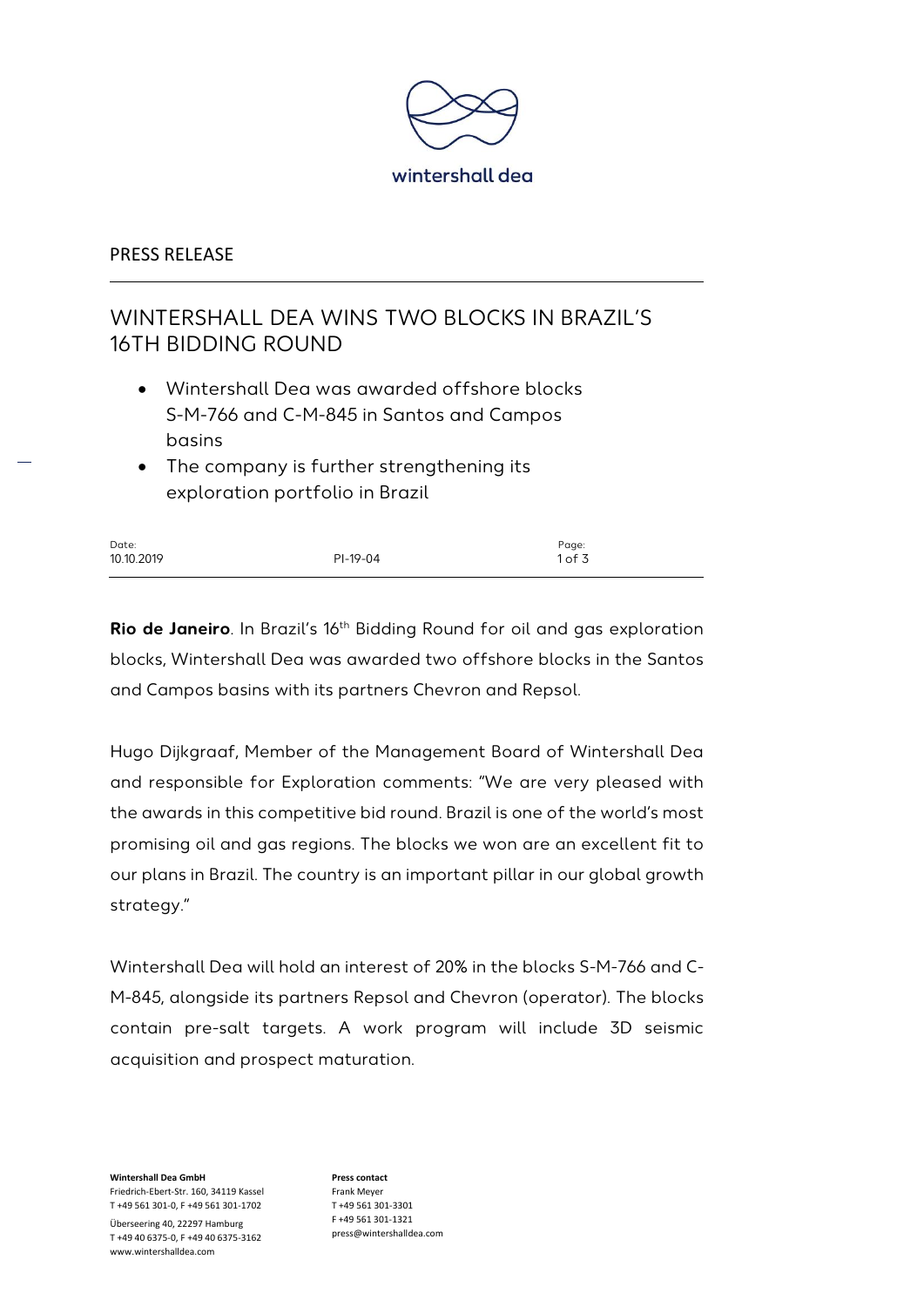

### PRESS RELEASE

| Date:      |          | Page:      |
|------------|----------|------------|
| 10.10.2019 | PI-19-32 | $2$ of $3$ |
|            |          |            |

Valerie Bosse, Managing Director of Wintershall Dea in Brazil says: "The blocks are located in the immediate vicinity of three licenses, where we already have exploration activities. They are a strong complement to our exploration portfolio, giving us further access to a maturing and emerging basin. We now look forward to start the exploration work together with our partners."

The blocks are located 150 kilometers south-east of the pre-salt discovery Libra, in a new emerging area. They are adjacent to the exploration blocks S-M-764, C-M-821 and C-M-823 where Wintershall Dea, Chevron and Repsol are already partners.

Currently, Wintershall Dea holds participation interest in nine exploration licenses offshore Brazil, of which four as operator.

In the 16th Bidding Round, thirty-six blocks were offered in the sedimentary basins of Pernambuco-Paraíba, Jacuípe, Camamu-Almada, Campos and Santos, with an area of 29,300 square kilometers.

#### **About Wintershall Dea**

With the merger of Wintershall Holding GmbH and DEA Deutsche Erdoel AG, two successful companies with a long tradition have formed Europe's leading independent natural gas and oil company: **Wintershall Dea**. The company with German roots and headquarters in Kassel and Hamburg explores for and produces gas and oil in 13 countries worldwide in an efficient and responsible manner. With activities in Europe, Russia, Latin America and the MENA region (Middle East & North